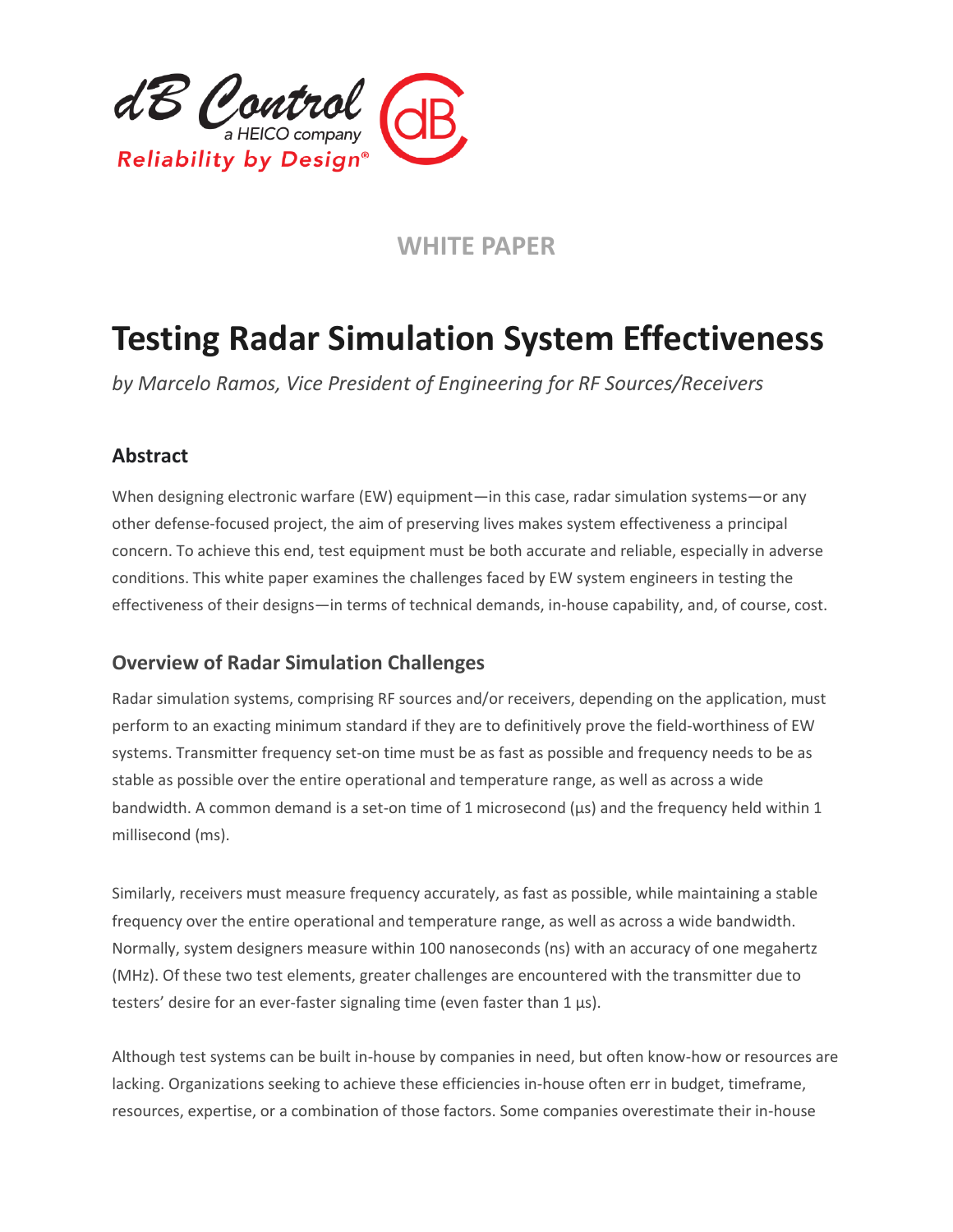capabilities, while others underestimate the complexity of designing and building the product or miscalculate the cost of doing it in-house.

#### **Background**

Often, the extent of these companies' problems only becomes apparent late in the engineering process. Designers discover that creating a solution with the proper capabilities—meeting specific size, weight, and power (SWaP) requirements, within their budget and timeline—is not possible. For example, SWaP needs generally are rigid in these equipment specifications. Smaller platforms (e.g., a drone) are likely to have tight size specifications. Prime power, though, often represents the most challenging specification to fulfill. Customers always want a more efficient system, drawing less power. Generally, customers have a baseline number in mind.

Several options exist for creating and receiving a signal, and testers must determine the optimal equipment relevant to their systems. Both frequency-locked oscillators (FLOs) and voltage-controlled oscillators (VCOs) can cover a range of frequencies. FLOs can be designed to accommodate various modulations, such as AM, FM, and PM—representing one of their key desirable attributes.

As an alternative, synthesizers can achieve significantly faster signaling times than oscillator-based test systems, but synthesizer technology is limited by several disadvantages. Primarily, synthesizers cannot be easily modulated in FM, and bandwidth suffers. Further, synthesizers commonly suffer spurious signals (spurs) and, most critically, synthesizers cost almost 10 times more than oscillator-based test systems.

Finally, developers must consider system control elements. Antenna control units (ACUs) are able to play prerecorded antenna patterns and can compensate for platform movements. For example, they can compensate for tilt and roll when mounted on an aircraft. Instantaneous frequency measurement (IFM) units measure frequency and power level, as well as detect pulse on pulse signals.

Digital control units (DCUs) are capable of controlling a single FLO and other RF equipment. Integrated DCUs (IDCUs) combine the control and interface power of a DCU with the RF capabilities of a FLO and the capabilities of an ACU for a complete integrated system controller in a single unit. While it absolutely is possible to create a radar simulation system in-house, it's also pragmatic to acknowledge that a superior system can be obtained at a lower cost from a vendor with specific experience building test systems.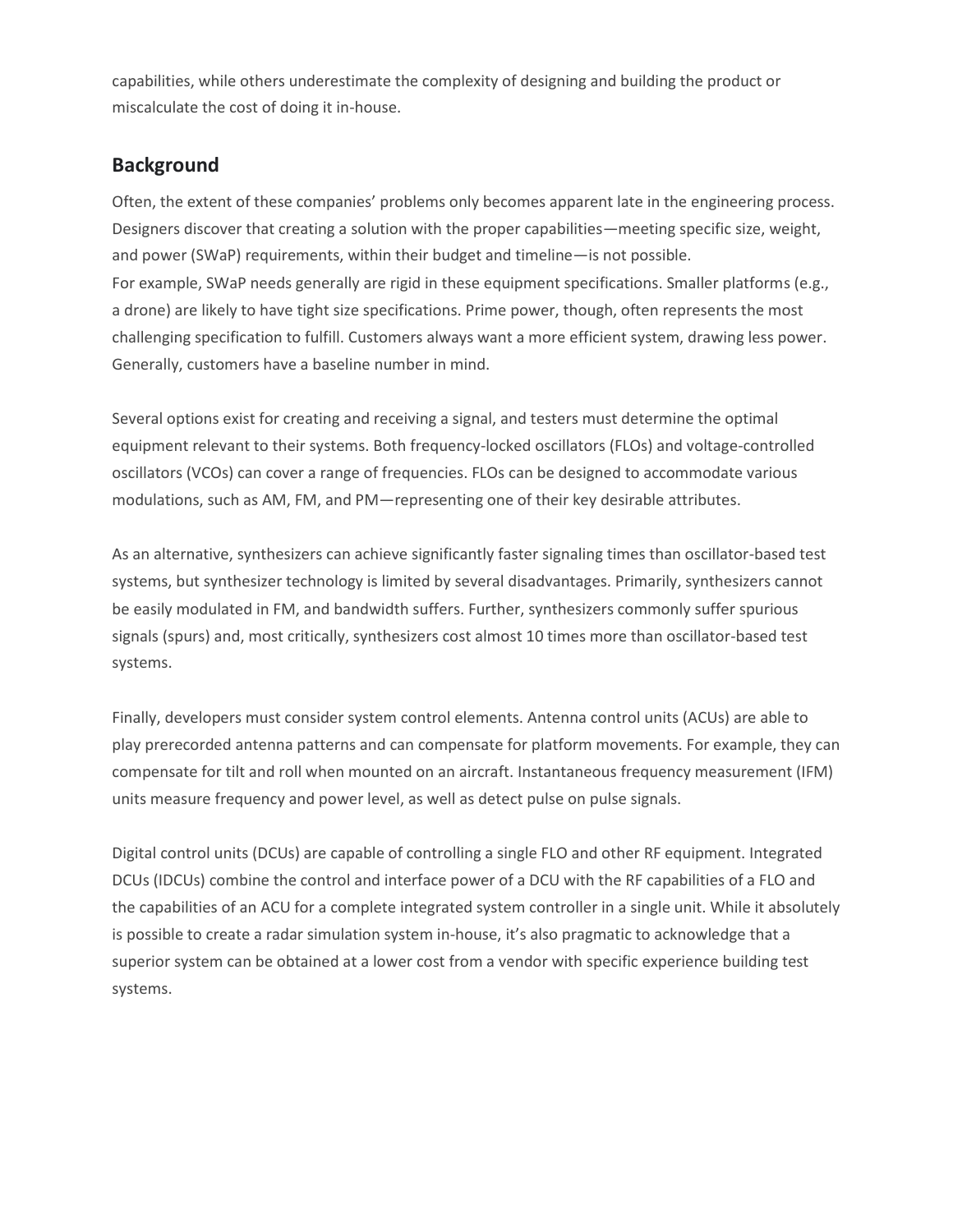| <b>FLO</b><br>modulations, such as AM, FM and PM.<br><b>IFM</b><br>channel IFM.<br><b>DCU</b><br>SCD card.<br><b>ACU</b><br>aircraft.<br><b>IDCU</b><br>unit.<br>Custom | <b>Custom Radio Frequency (RF) Receivers and Sources</b>                                                                                                                                                                                           |
|-------------------------------------------------------------------------------------------------------------------------------------------------------------------------|----------------------------------------------------------------------------------------------------------------------------------------------------------------------------------------------------------------------------------------------------|
|                                                                                                                                                                         | Frequency Locked Oscillators cover frequencies ranging from 2 to 36 GHz. They are capable<br>of changing frequencies in the order of hundreds of nanoseconds. FLOs offer various                                                                   |
|                                                                                                                                                                         | Instantaneous Frequency Measurement units measure frequency, as well as power level.<br>They also detect pulse on pulse signals. The DIFM (also available from dB Control) is a dual-                                                              |
|                                                                                                                                                                         | Digital Control Unitsare capable of controlling a single FLO and other RF equipment. The DCU<br>can be controlled and set up with a network port or can be pre-programmed with a removable                                                         |
|                                                                                                                                                                         | Antenna Control Units are able to play prerecorded antenna patterns and can compensate for<br>platform movements. For example, they can compensate for tilt and roll when mounted on an                                                            |
|                                                                                                                                                                         | Integrated DCUs combine the control and interface power of a DCU with the RF capabilities of<br>a FLO and the capabilities of an ACU for a complete integrated system controller in a single                                                       |
|                                                                                                                                                                         | Companies often have a problem of compatibility when they possess RF units of different<br>generations. dB Control analyzes these situations and builds translation units that allow older<br>systems to communicate and interact with newer ones. |



*The dB-9001 is a custom-mounted Instantaneous Frequency Measurement (IFM) unit operating in the C, X and Ku-band frequency range providing highly accurate measurements at 100 nanoseconds (ns) to CW pulse width measurements. The IFM units measure frequency, as well as power level and pulse duration. The IFM units are packaged in a custom configuration with integral forced-air and conduction cooling.*

*The dB-9003 is a custom-mounted Integrated Stabilized RF Source (ISRFS) operating in the I and Ka-band frequency range providing highly accurate RF Source at high frequency switching speeds. The ISRFS can be controlled and set up with a digital port. The ISRFS units are packaged in a custom configuration with conduction cooling.*



#### **Solution**

Defense electronics manufacturer dB Control always bids in compliance to a specification that the customer has provided. The company's custom equipment meets hard-to-fill user expectations. In fact, this equipment is difficult (or impossible) to acquire off the shelf or to design in-house. dB Control's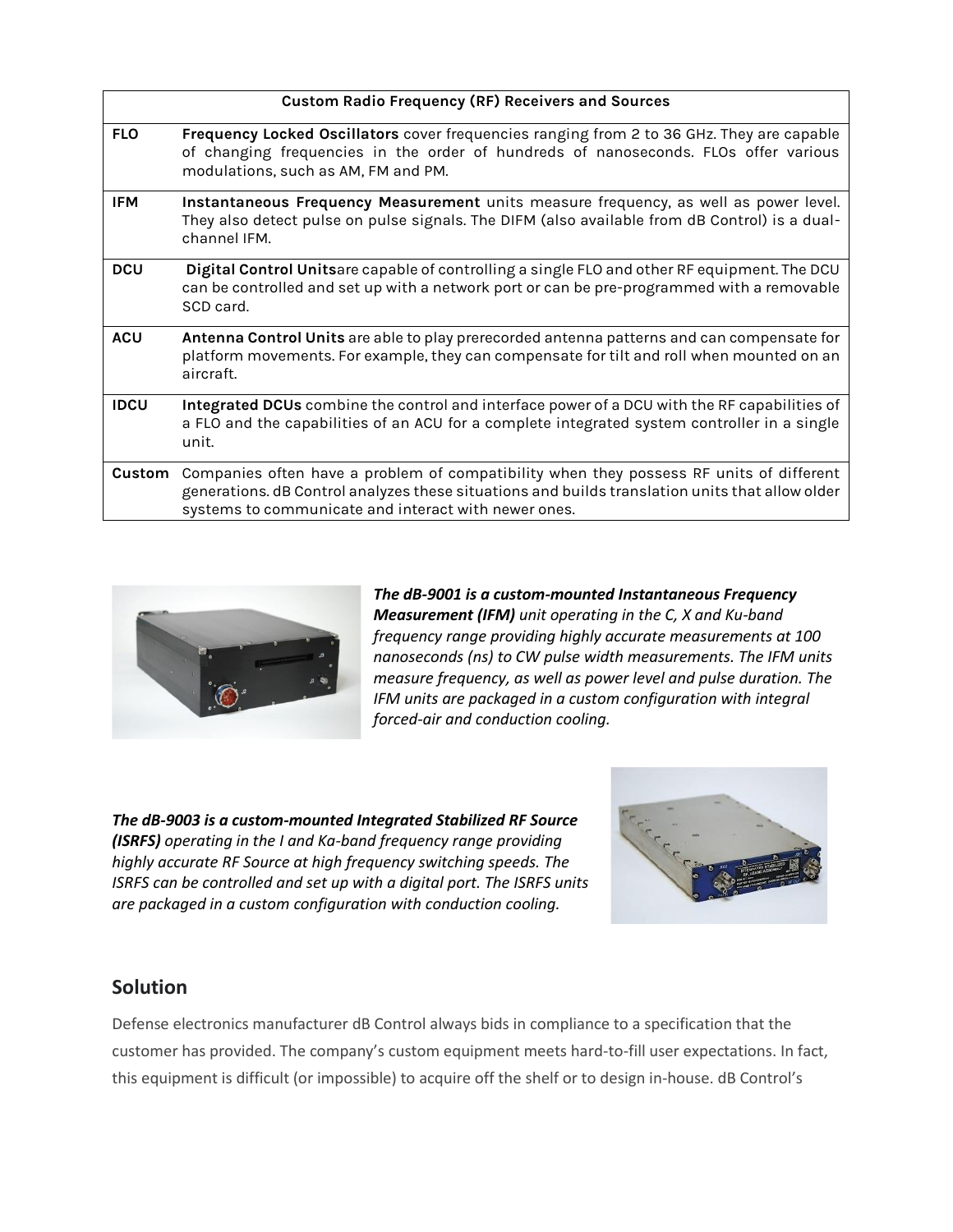specialty and expertise lies in meeting stringent requirements at a price point, size, weight, and prime power that meet all stipulated customer requirements.

Additionally, dB Control guarantees accuracy that can be otherwise difficult to obtain, especially over the temperature range many testers demand. For example, one dB Control client requires parts that work from -40°C (-40°F) to +71°C (159.8°F). That temperature operating range is solved through various methods, including design, choice of materials, and heating components inside the unit that maintain a constant internal temperature. dB Control also digitally calibrates every system element to compensate for whatever may not have been addressed (in terms of temperature) via physical means.

Many of dB Control's products have been available for decades, establishing a reputation for system reliability and stability over that span. Since the base designs of such systems have changed little over that time, the company's designers have focused on improvements that allow the systems to perform optimally over a long timeline.

As an example of the customization process, the previously mentioned client that needed equipment which would remain effective across a range of temperature extremes. That client came to dB Control with precise specs; they know exactly what they want. A second client's experience, though, is more typical: dB Control had visited this client, observed their resources, and helped the company to, in effect, generate appropriate specs for the application.

Regardless of the starting point, the test system inevitably is tweaked by dB Control for optimal operation—primarily because the digital interface needs to be personalized for each customer; it's very specific.

While dB Control is not unique among test system vendors, dB Control has the expertise to meet a wide range of customer requirements. For example, competitors generally want precise specs and, once something is agreed upon, everything is set in stone. dB Control can, and does, modify orders even after the design process has begun.

This flexibility is aided by diverse in-house expertise; not only does dB Control have expertise in frequency products, but in amplifiers, as well, making it one of the few companies with expertise and products in both realms.

Timelines are handled on a case-by-case basis with the customer. They can be affected by incomplete or ambiguous specifications from the customer. Obviously, this process can be drawn out by a lot of backand-forth, or a customer not knowing exactly what they want. Ultimately, any challenge is welcomed.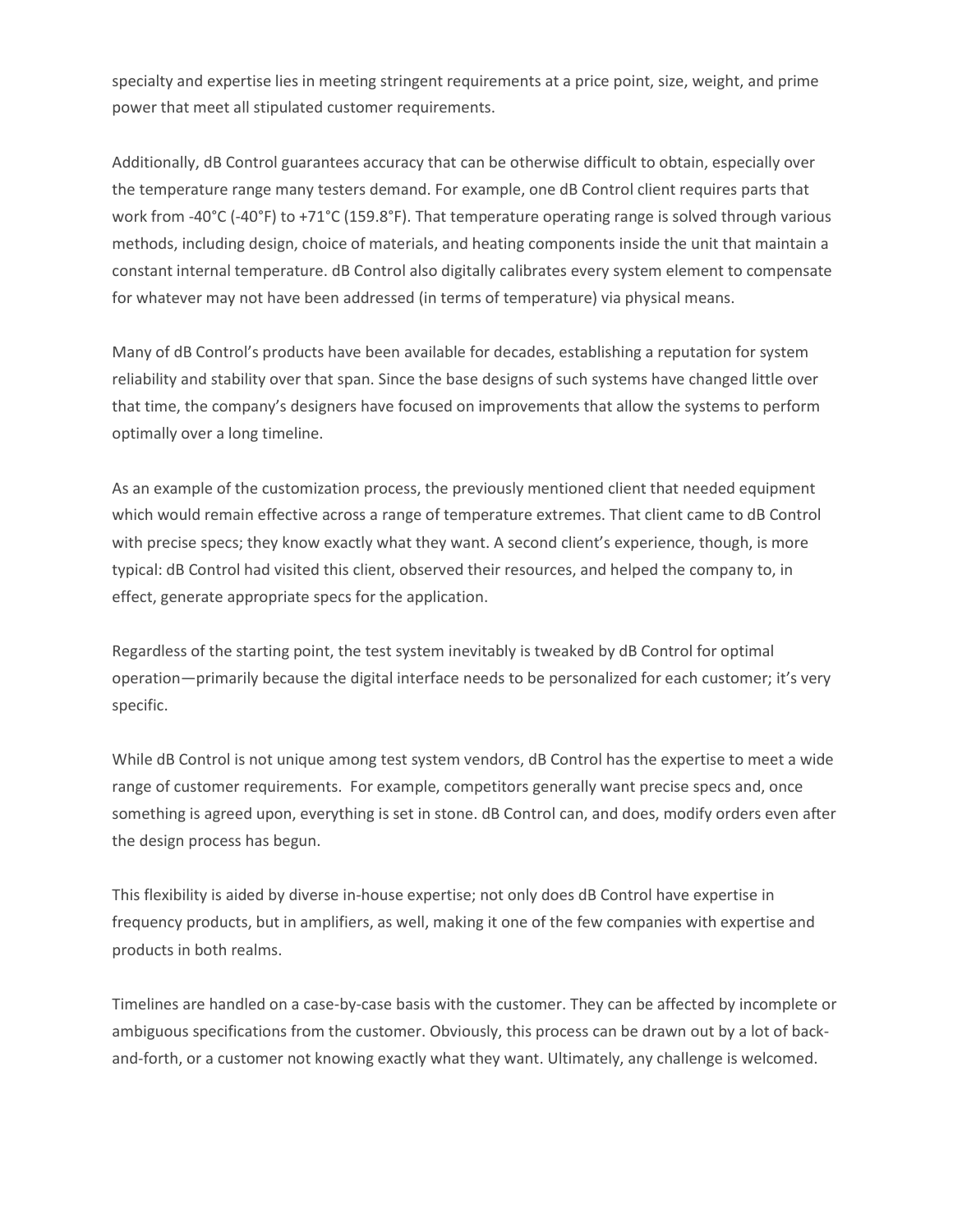#### **Conclusion**

While any supplier can offer a radar simulation system that they claim will work as promised, customers often face unforeseen issues after a sale is complete. dB Control takes a consultative approach to designing custom test systems. Considering what's at stake, and the budgets surrounding EW equipment, a consultative approach to test system design has advantages over a transactional one. The latter path could be devoid of guiding expertise in its early stages (e.g., providing aid in setting your specs), or lacking in post-sale support (e.g., adjusting the system on the fly, as needed).

#### **Resources**

Datasheets for dB Control's Instantaneous Frequency Measurement Units, Integrated Stabilized RF Sources and Integrated Digital Control Units can be downloaded from **<https://www.dbcontrol.com/datasheet-library/>**

#### **About The Author**

Marcelo Ramos is the vice president of engineering for RF Sources/Receivers at dB Control. As cofounder of TTT-Cubed, Inc., a company acquired by dB Control in 2019, he developed most of the company's electrical systems, software, firmware, and FPGA code. Ramos enjoys technical challenges and prides himself on pushing current technologies to develop better and more advanced products. He came to the U.S. during the dot-com era to work for Lucent Technologies. He later worked at REMEC and Teledyne, where he specialized in military products, gaining expertise in those products' hardware and software. Ramos graduated with honors from the Universidad Tecnica, Santa Maria, Chile with BS and MS Degrees in Electronics Engineering. While there, he won multiple electrical and mechanical engineering competitions and earned national coverage for several of his inventions.

#### **About dB Control**

Established in 1990, dB Control supplies mission-critical (often sole-source) products worldwide to military organizations, major defense contractors, and commercial manufacturers. The company designs and manufactures reliable high- and low-voltage power supplies, high-power TWT Amplifiers (TWTAs), microwave power modules (MPMs), transmitters, and high-voltage power supplies (HVPS) for radar, electronic countermeasures (ECM) and communication applications on airborne, maritime, and groundbased military platforms. Since acquiring Paciwave in 2021 and TTT-Cubed in 2019, dB Control now offers specialized RF/microwave components, integrated microwave subsystems and custom radio frequency (RF) receivers and sources, including Instantaneous Frequency Measurement Units (IFMs), Frequency Locked Oscillators (FLOs), Digital Control Units (DCUs), Antenna Control Units (ACUs) and